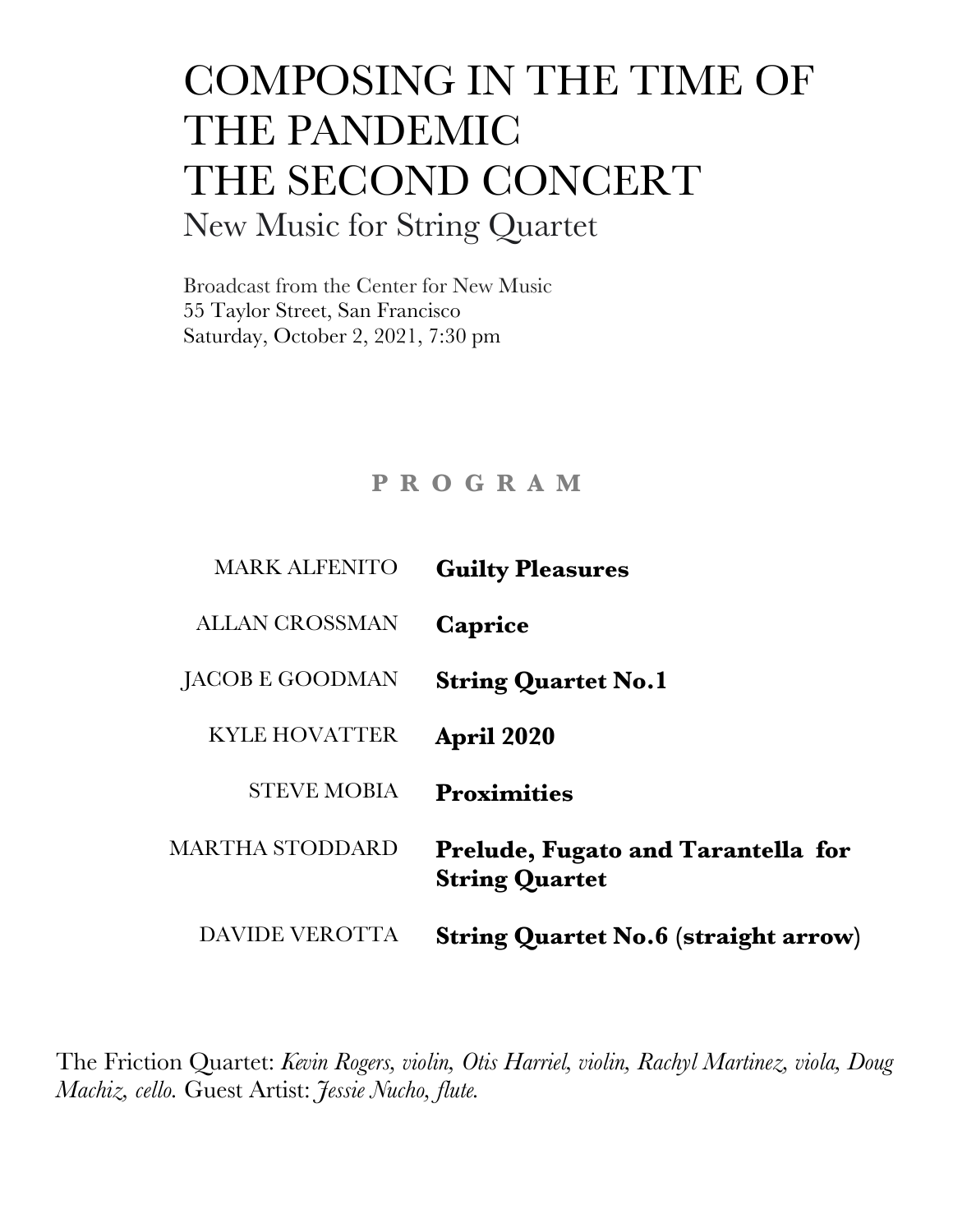A long time in the making this is the second of two concerts dedicated to new music for String Quartet that we planned back in winter 2019. Last year, due to Covid-19, musicians could not rehearse in person, and so we wrote pieces that could be rehearsed and performed remotely (visit the C4NM YouTube channel at https://www.youtube.com/watch?v=WUCTrUFL1XE). Fast forward a year and the situation is a bit better: musicians can now rehearse together, and we are able to present a second collection of works. Hopefully next year we will present a live concert to honor the fantastic musicianship of the Friction Quartet and the guest musicians who have taken part in this series.

## **The Friction Quartet and Guest Artist**

**Doug Machiz.** A native of Washington, DC, cellist Doug Machiz resides in Oakland where he is co-founder, manager, and cellist of Friction Quartet. With Friction, Doug is extremely fortunate to perform old and new string quartets around the United States with amazing musicians. He is also grateful for the many opportunities Friction has to inspire young people with the power of music. In addition to his work with Friction Quartet, Doug is an active free-lance musician and teacher. He has participated in the Banff Chamber Music Residency, Deer Valley Music Festival with the Muir Quartet, the St. Lawrence Emerging String Quartet Program, Bang on a Can Summer Festival, Fontainebleau Conservatoire Americain in France, and the Zephyr International Chamber Music Course and Festival in Italy.

**Otis Harriel.** Violinist Otis Harriel earned his Bachelors Degree from the San Francisco Conservatory of Music in Spring 2013. He began his studies with Rob Diggins in his hometown of Arcata, CA. Under his teacher's guidance he began performing with many local orchestras and chamber ensembles including the Eureka Symphony and Humboldt State Symphony. He attended the Sequoia Chamber Music Workshop, Idyllwild Chamber Music Program, Sphinx Academy of Music. Mendocino Music Festival and Castleton Festival.

**Kevin Rogers.** As a young violinist, works of composers such as Penderecki, Boulez, and Berio captivated Kevin Rogers long before his first exposure to even a complete Beethoven Symphony, setting the groundwork for his passionate career in contemporary classical music. He is the founding violinist/violist of Nonsemble6, a contemporary Pierrot Ensemble based in San Francisco. As part of this group he has performed at the Astoria Music Festival as guests-artists-residence, at Universities throughout the country, in unorthodox venues through Classical Revolution SF, and at the Kennedy Center.

**Rachyl Martinez***.* Throughout her career, Rachyl Martinez has sought out every possible chamber music opportunity - attending selective chamber music festivals such as Kneisel Hall and Norfolk, founding Ensemble Elevate in New York, playing at the Colburn Chamber Music Society with Scott St. John and Augustin Hadelich, and becoming a member of Mimesis Ensemble. As a soloist, Rachyl has earned top prizes at the International Hugo Kauder Competition for Viola, the Pasadena Showcase House Instrumental Competition, and the concerto competitions at Wilmington Symphony Orchestra and University of North Carolina School of the Arts (UNCSA) - where she earned her bachelor's degree on full scholarship with Sheila Browne. Rachyl was also a member of the San Diego Symphony from 2016-17, having earned the position while still attending the Colburn Conservatory for her master's degree with Paul Coletti.

**Jessie Nucho.** San Francisco-based flutist Jessie Nucho is passionate about sharing both traditional and contemporary music as a chamber musician, soloist, and educator. She performs regularly with the new music ensembles After Everything and Ninth Planet, where she also serves as Co-Artistic Director. She is a founding member of Siroko Duo, a flute duo dedicated to commissioning and presenting new works in creative spaces. As a soloist, Jessie has performed at San Francisco's Center for New Music, the Berkeley Arts Festival, the Hot Air Music Festival, and the Legion of Honor. Jessie holds an MM from the San Francisco Conservatory of Music, where she studied with Tim Day. Previous instructors include Alberto Almarza and Jeanne Baxtresser at Carnegie Mellon University.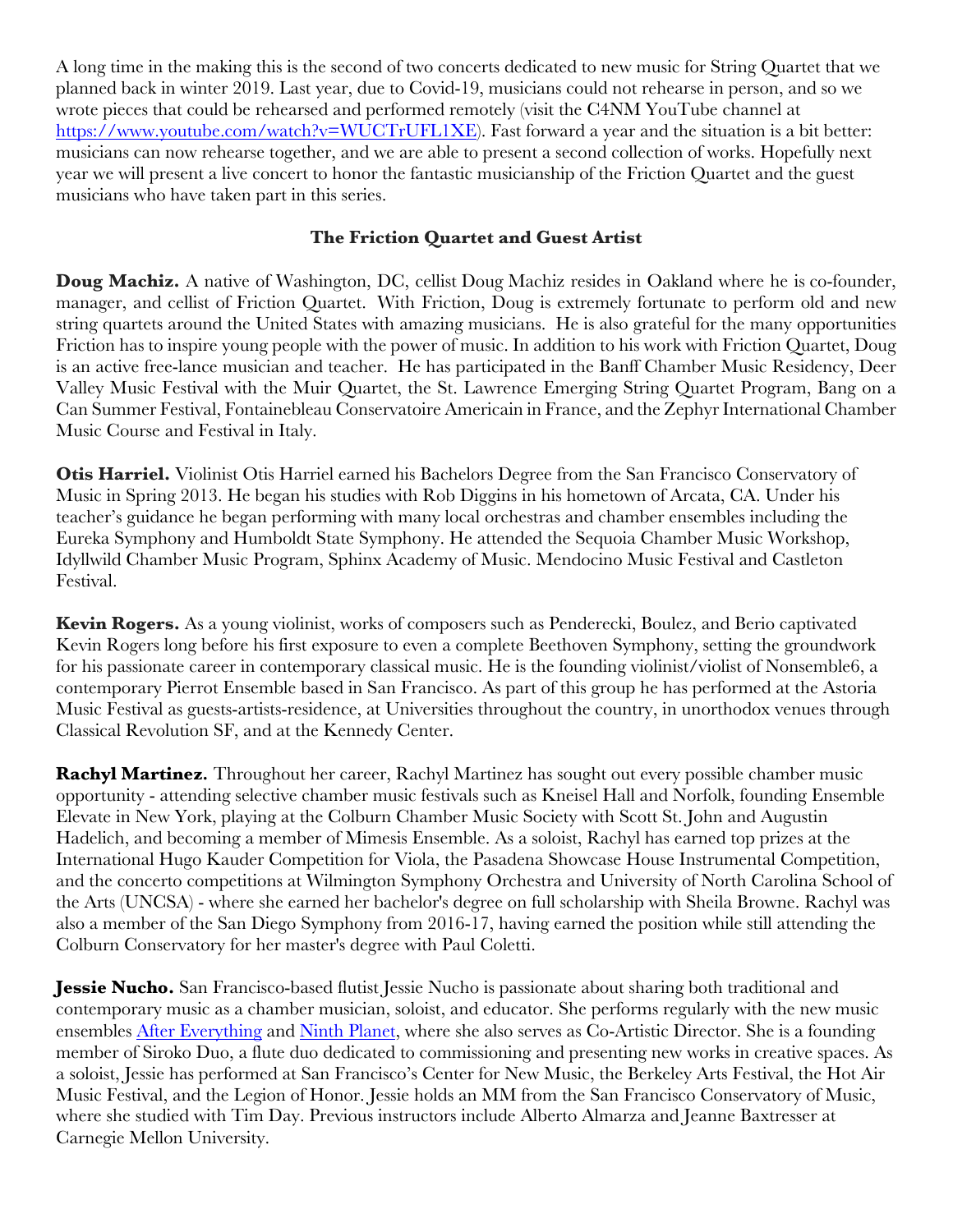## **The Composers**

**Mark R. Alfenito** has a Ph.D. in molecular biology and biochemistry, having gotten his training at Cornell Univ., Harvard Univ., and Stanford Univ. He makes his living starting, growing and running biotech companies, with his main focus being the discovery and development of drugs that combat various inflammatory and infectious diseases, and cancer. Mark also loves music and is an avid, amateur piano and organ player. While in high school and at Cornell, he studied music composition and organ improvisation, and continues to compose as the mood strikes.

**Guilty Pleasures.** I periodically write pieces only to please myself, -Guilty Pleasures, if you will. Here are three I pulled together into a small string quartet. The first movement is maybe love in the summer? There is a short, agitated viola/cello duet that acts as a bridge to the second movement. This slow movement is burning, bittersweet love. The subject for the third movement is taken from the viola/cello bridge between movements one and two. This movement evolves from agitated unrest to unfettered happiness.

**Allan Crossman**. I've had the great pleasure of writing for many soloists and ensembles. *Millennium Overture Dance* is on the eponymous GRAMMY-nominated album from North/South Consonance; *Sonata fLux*, with pianist Keisuke Nakagoshi, appears on Navona Records; *Icarus Rising*, for chamber ensembles/orchestra, came out recently on Centaur Records. The musical, *The Log of the Skipper's Wife*, was produced by the Royal Shakespeare Co. at Stratford and the Kennedy Center, with my score drawn from Irish/Scottish shanties. Teaching has included Concordia University (Montreal), SF Conservatory, Wheaton College (MA), and the Crowden Community Program. www.acrossman.com

**Caprice** is a good-natured frolic, an entertainment piece - quite a pleasure to come up with. The beginning theme persists throughout, sprouting variations along the way, including a number of sudden changes in volume and mood. Gigantic thanks to Friction for their remarkable playing and getting the spirit of the piece! Much appreciation to C4NM, Davide Verotta, and Zach Miley for organizing and recording the event.

**Jacob E. Goodman**, founder of the New York Composers Circle in 2002, is Professor Emeritus of mathematics at City College of New York. He studied composition with, among others, Ezra Laderman and David Del Tredici. His music has been performed in California, New York, Nebraska, Delaware, Toronto, Buenos Aires, Croatia, and Japan. Recent compositions include three song cycles; a set of six intermezzi for piano; a quintet for flute, piano, and strings; a set of variations for flute, violin, cello, and piano; a prelude for saxophone and piano; a duo for cello and piano; a set of nocturnes for violin and piano; three bagatelles for piano; a string quartet; a set of variations for orchestra; two more for for piano; and a piano fantasy; as well as the score for the documentary film Meet Me at the Canoe, produced for the American Museum of Natural History by his daughter Naomi Goodman-Broom.

The string quartet by Jacob E. Goodman that you will hear -- his first -- was written over a period of six years. Originally conceived as simply an Adagio for String Quartet, and performed at a New York Composers Circle concert about six years ago, he decided that the piece would make an ideal slow movement for a full three-movement work. His move to California, then the COVID pandemic, interfered with his plans; but we are happy to present, finally, the Friction Quartet performing Jacob E. Goodman's String Quartet No. 1.

Championed by players across Europe and the United States, San Francisco based composer **Kyle Hovatter** (b.1986) designs music for classical and unusual instruments. He has been recently commissioned by large ensembles including Blueprint Ensemble and San Francisco Renaissance Voices as well as more personal collaborations with soloists like theorboist Adam Cockerham. In addition to his composing, Kyle regularly performs at the piano and organ as Director of Music at Zion Lutheran Church in San Francisco. As curator of the refugee support series "Benefit Concerts at Zion", Mr. Hovatter fosters collaboration between artists and Interfaith Refugee Welcome.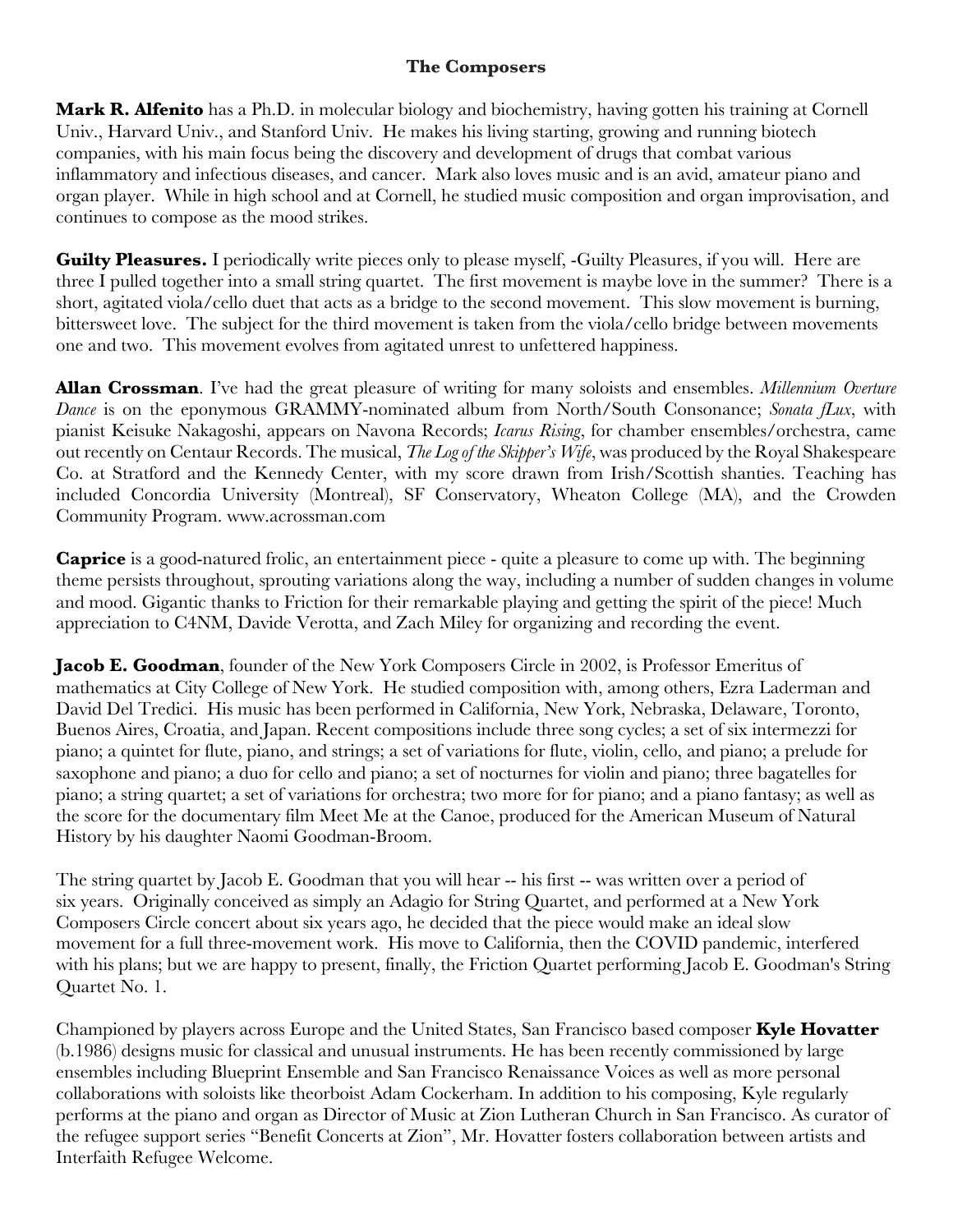Shortly after the California lockdown in Spring 2020, my little brother became very ill. Though he lived alone, we could not visit him for fear of spreading the disease and his local unprepared hospital would not take him as they "needed to focus on those more at risk". His fever was very high, and he was often not able to respond to phone calls to check on him. In this time I, like many musicians, had an enormous amount of unwanted free time. I sat in an isolated room listening to the hum of appliances, fumbling my way through a mandolin beginners book, imitating those hums with this new instrument, and becoming more and more fixated on the fiddle tune "Devil's Dream". Eventually I focused my energy onto this piece for the Friction Quartet as self therapy and as a diversion. Thankfully, after two gruelling weeks my brother did recover.

**Steve Mobia.** A native of California, Steve Mobia (b. 1953) expressed an early interest in music but chose instead to study filmmaking and was later involved with the SF Suicide Club, Cacophony Society and Burning Man. Having a strong fascination for nocturnal dreams, he also led exploration groups which met in unusual locations in order to re-enact dreams. His fiction writing and film work also arise out of his interest in the subconscious - often working with metaphor and non-literal situations. In an effort to conceive of more interesting music for his movie soundtracks, Steve began to study music formally in 1995 by taking night classes at San Francisco City College with Jerry Mueller and followed this in the next two decades by writing several pieces of concert music that aim to transport the listener into associative realms. In 2009, Mobia finished his documentary on the accordion, "Behind the Bellows," which is now offered for free streaming online. For more info please visit http://stevemobia.com/

The piece is an investigation of contrasts and how one motivic element will be altered when placed in proximity to another. Unlike some of my other pieces, there is no extended melodic theme per se. Instead, recurring motifs join to form thematic illusions when in proximity to others. There are three basic sections, quite different in emotional effect but based on the same gestures. The first explores tension and ambiguity, the second ethereal stillness, the third rhythmic drive.

**Martha Stoddard** may very well live to conduct, and has held the position of Artistic Director of the Oakland Civic Orchestra since 1997. She currently serves as conductor for Piedmont Chamber Orchestra and was a long-time Associate Conductor for the San Francisco Composers' Chamber Orchestra. She was the first Resident Conductor for Enriching Lives through Music, and held the position of Program Director for the John Adams Young Composers Program at the Crowden Music Center from 2012-2014. She was the Director of Instrumental Music at Lick-Wilmerding High School from 1991-2021. Stoddard has been named semi-finalist and finalist in American Prize competitions as both conductor and composer, and is a four-time recipient of the AscapPlus Awards in composition. She holds music degrees from Humboldt State University and San Francisco State University. Significant musical influences include J.S. Bach, Shostakovich, and Igor Stravinsky and she has appreciated generous artistic guidance and feedback from dear friends Hilary Tann and Allan Crossman. Her music has been performed by the Sierra Ensemble, Avenue Winds, San Francisco Choral Artists, San Francisco Composers' Chamber Orchestra, schwungvoll!, Santa Rosa Repertory Youth Orchestra, Oakland Civic Orchestra, Womensing and Community Women's Orchestra and in the Bakersfield Symphony New Directions Series, Trinity Chamber Concert Series, the New Music Forum Festival of Contemporary Music, and in London, UK. Past commissions have come from the Left Coast Chamber Ensemble, Sierra Ensemble, Community Women's Orchestra, and the Octangle Woodwind Octet. She is published by Tetractys in London, UK and Shadow Tree Music Publishing in Concord, California.

**Prelude, Fugato and Tarantella.** My string quartet was planned for a premiere by the Friction Quartet just prior to the onset of the pandemic and is my first foray into this genre. I sought to find a balance of technical and contrapuntal excursions, rhythmic buoyancy and expressive sonorous writing possible in a homogeneous string ensemble. It is structured in two movements: Prelude; Fugato and Tarantella.

It was exciting to write for a group for whom I knew would embrace musical and technical challenges, and I am thrilled to finally enjoy this premiere by the fabulous Friction String Quartet. I also want to express my gratitude to Davide Verotta for his persistence and dedication to realizing